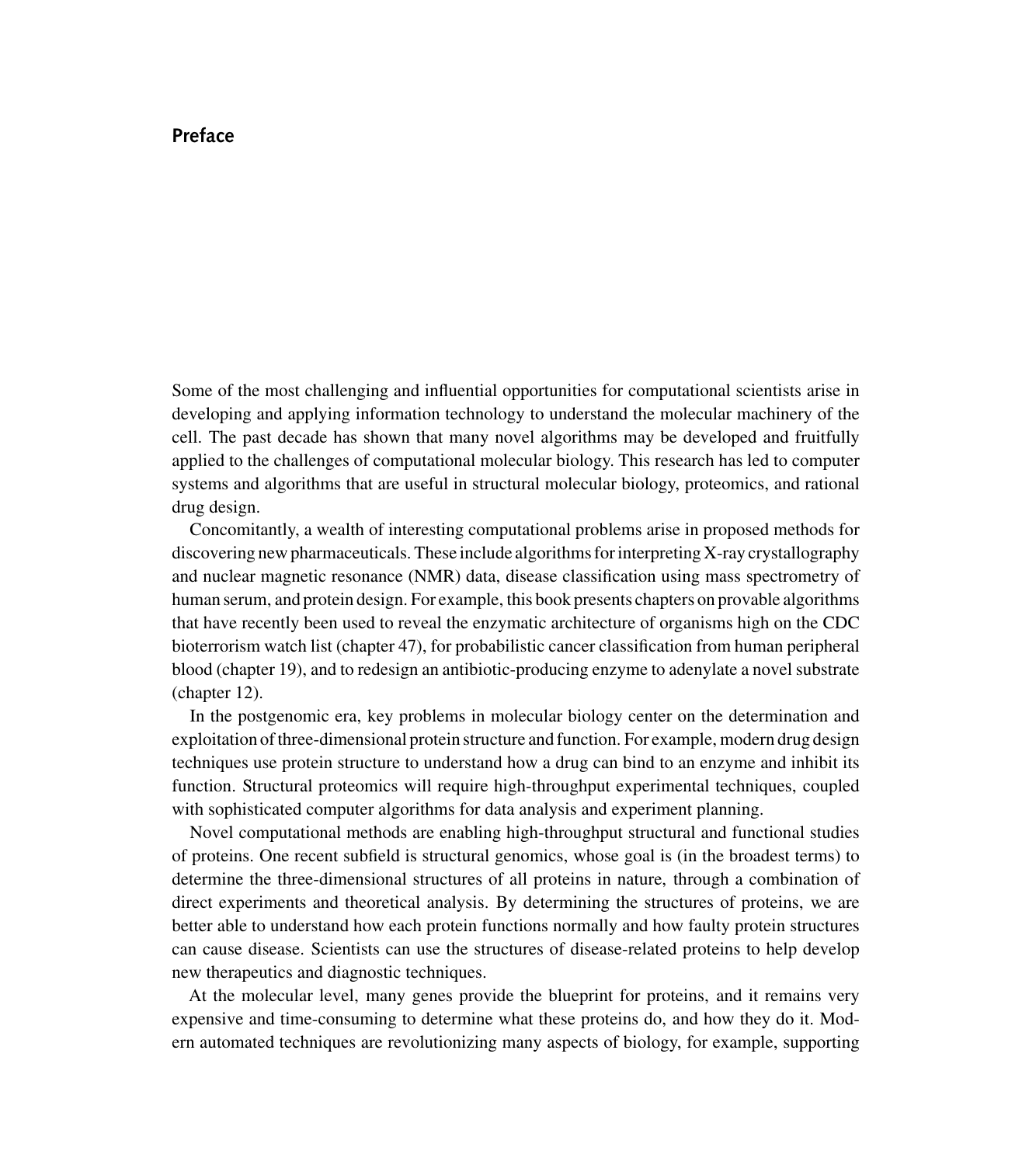extremely fast gene sequencing and massively parallel gene expression testing. Protein structure determination, however, remains a long, hard, and expensive task. High-throughput, automated, algorithmic methods are required to apply modern techniques such as computer-aided drug design on a much larger scale. New algorithms in structural biology and molecular biophysics are advancing our long-range goal of understanding biopolymer interactions in systems of significant biochemical as well as pharmacological interest. For example, to analyze noncrystallographic symmetry in X-ray diffraction data of biopolymers, one must "recognize" a finite subgroup of *SO*(3) (the Lie group of 3-dimensional rotations) out of a large set of molecular orientations. The problem may be reduced to clustering in  $SO(3)$  modulo a finite group, and solved efficiently by "factoring" into a clustering on the unit circle followed by clustering on the 2-sphere  $S^2$ , plus some group-theoretic calculations. This yields a polynomial-time algorithm that is efficient in practice, and which recently enabled biological crystallographers to reveal the architecture of a parasite's enzyme (chapter 47), which will help researchers reduce the threat of certain diseases among those with weak immune systems.

The preceding example illustrates an algorithm for *analyzing* biological data and biological problems. However, another family of algorithms can be applied to *synthetic* problems such as protein engineering. Recently developed ensemble-based scoring and search algorithms for protein design have been applied to modify the substrate specificity of an antibiotic-producing enzyme in the nonribosomal peptide synthetase (NRPS) pathway (chapter 12). Realization of novel molecular function requires the ability to alter molecular complex formation. Enzymatic function can be altered by changing enzyme-substrate interactions via modification of an enzyme's active site. A redesigned enzyme may perform either a novel reaction on its native substrates or its native reaction on novel substrates. A number of computational approaches have been developed to address the combinatorial nature of the protein redesign problem. These approaches typically search for the global minimum energy conformation among an exponential number of protein conformations (chapter 11). New algorithms for protein redesign combine a statistical mechanics-derived ensemble-based approach to computing the binding constant with the speed and completeness of a branch-and-bound pruning algorithm. In addition, efficient deterministic approximation algorithms have been obtained, capable of approximating biophysical scoring functions to arbitrary precision. These techniques include provable  $\varepsilon$ -approximation algorithms for estimating partition functions to model binding and protein flexibility (chapter 12).

These two examples illustrate specific studies where advanced algorithms have provided leverage in biological macromolecular structure determination and in the design of enzymes. This book explains the algorithmic foundations and computational approaches underlying these, and other technical subfields in structural biology, including NMR structural biology; X-ray crystallography; design of proteins, peptides, and small molecules; analysis of protein:protein interactions; modeling of protein flexibility; protein:ligand binding; protein loops; and intrinsically disordered proteins (see table P.1).

This book is based on lectures from a course I teach at Duke University, called "Algorithms in Structural Molecular Biology and Molecular Biophysics." While some undergraduate and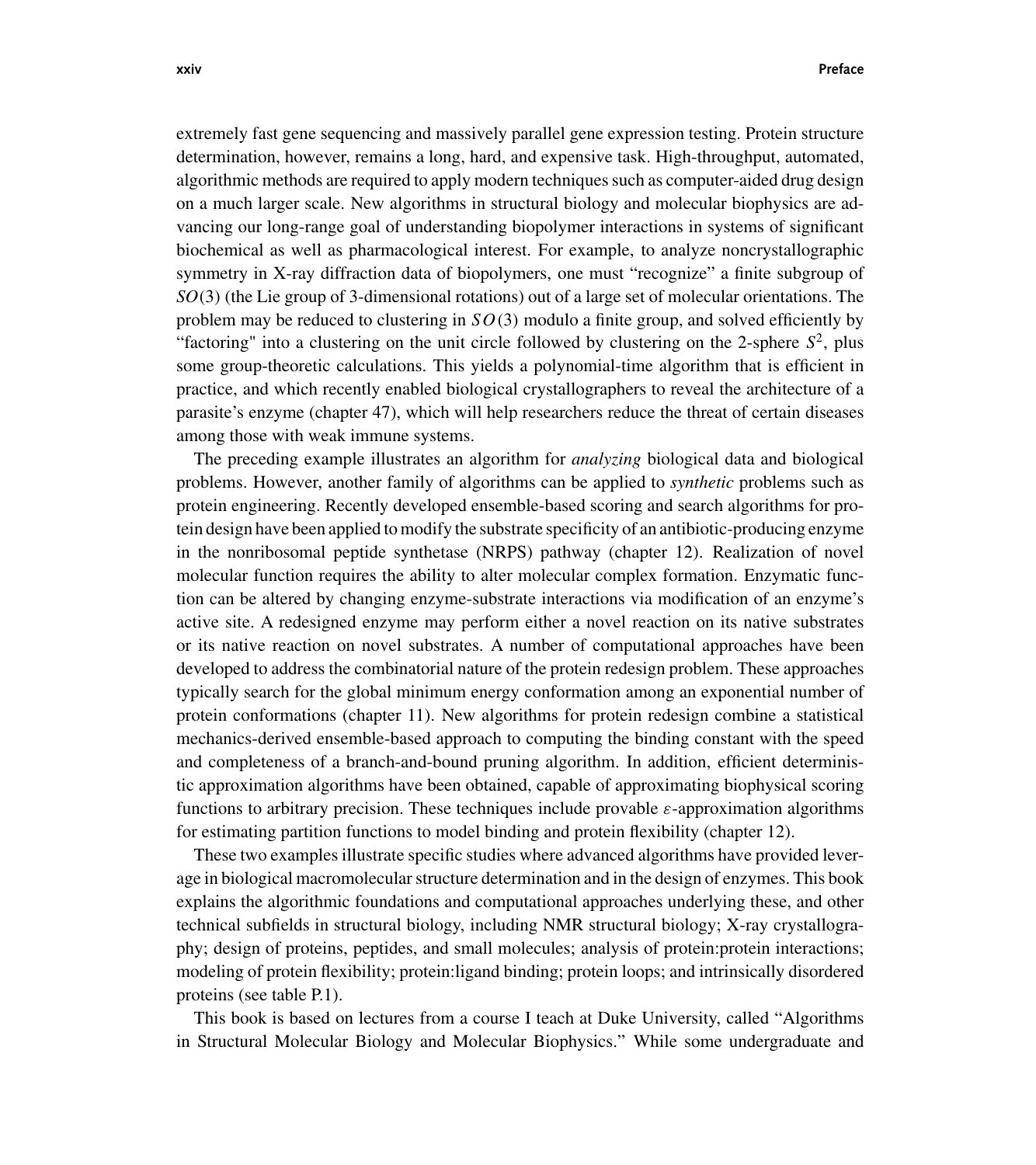## **Preface xxv**

| Topic                                             | Chapters                                                 |
|---------------------------------------------------|----------------------------------------------------------|
| NMR structural biology                            | $1-8$ , $13-18$ , $39$ , $29$ , $31$ , $33-35$ , $43-45$ |
| X-ray crystallography                             |                                                          |
| Crystallography methodology                       | 40, 47, 48                                               |
| Analysis and use of X-ray structures              | 9-12, 14, 20-30, 40, 41, 49, 50.                         |
| Design of proteins, peptides, and small molecules | 9–12, 25, 46, 45, 27, 28, 30, 41, 26, 49                 |
| Protein: protein interactions                     | 9, 10, 23, 27, 28.                                       |
| Protein flexibility                               | 5, 9–12, 20–26, 30, 41, 42, 25                           |
| Protein: ligand binding                           | 9, 10, 12, 25–29, 40, 41, 46                             |
| Protein loops                                     | 20, 22, 24                                               |
| Intrinsically disordered proteins                 | 7, 39, 42                                                |
| Protein kinematics                                | $1, 2, 9, 15-18, 13, 20-24, 30$                          |
| Modular enzymes                                   | 10, 12, 27, 28, 46                                       |

**Table P.1**

Ten biological and biophysical topics for which algorithms are developed in this book

graduate students may have had a course in sequence-based computational biology (for example, genomics or even systems biology), in general, the algorithmic content of such a course will not prepare them for the challenges of computational structural biology or algorithms for molecular biophysics. This book is intended to fill that gap, but is a standalone course that does not presume a formal background in computational biology.

I hope the exposition in this book, and the algorithms I describe, will be generally useful both to computer scientists and to the structural biology community, not only for the earlier examples but also in other areas, including studies of protein:ligand binding and protein redesign that are experimentally driven. For example, provable approximation algorithms encode quite general techniques for computer-assisted drug design, and for docking flexible ligands to flexible active sites. I believe there are broad potential applications of these algorithmic techniques for determining structures, modeling protein flexibility, designing proteins, and modeling the biophysical processes of binding and catalysis in protein biochemistry. In each of these topics, computational techniques are central, and the applications present intriguing problems to computer scientists who design algorithms and implement systems. The next generation of computational structural biologists will need training in geometric algorithms, provably good approximation algorithms, scientific computation, and an array of algorithmic techniques for handling noise and uncertainty in combinatorial geometry and computational biophysics. This book is designed to speed young scientists on their way to research success in this exciting endeavor.

## **How to Use This Book**

This textbook is intended for first- or second-year graduate students, or advanced undergraduates (juniors or seniors, in the American system). It should also serve as a reference book to more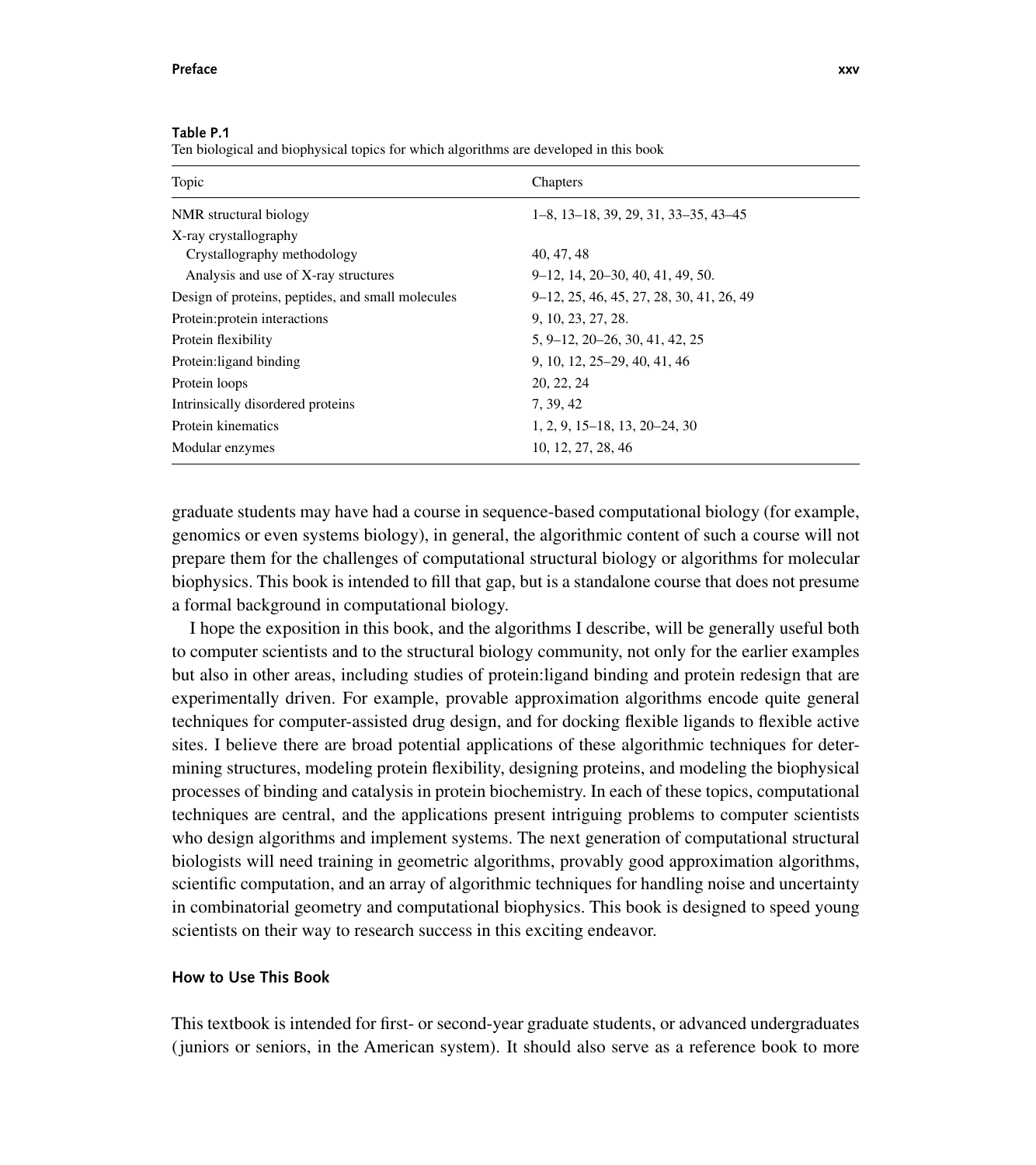advanced students and researchers, and as a resource on algorithms important to computational structural biology and molecular biophysics. The book is organized into chapters called "lectures," each of which covers concepts essential and important to the field. Many of the primary research papers on these subjects cover difficult algorithmic problems and are dense, so my goal was to have short chapters that, when carefully read and studied, could be pondered like koans by a student, and provide the foundation for launching her into research.

Each "lecture" focuses on a key topic and is typically much shorter than a review article, covering the computational process and biophysical highlights from the original, primary papers in a compact and (I hope) thought-provoking style. An exception to the brief chapter format is provided in the "short course" in lectures 15–18, covering algorithmic and computational issues related to NMR structural biology. The "short course" allows the student to build up sufficient momentum to master the fascinating yet thorny computational problems that require a sustained attack and uninterrupted exposition. These four lectures could also provide a standalone short course for a laboratory, departmental, or center retreat, or they could be a subtheme of a longer course.

This book interleaves important themes in structural computational biology, including algorithms, NMR, design of proteins and other molecules, and macromolecular flexibility. For difficult topics, a didactic style of increasingly deeper repetition is employed (for example, for Dead-end Elimination in protein design, and residual dipolar couplings in NMR), in which a biophysical theme or algorithm is gently introduced in a brief form, and then periodically revisited in a cyclic and iteratively deeper fashion throughout the book.

A key theme of this textbook is understanding the interplay between biophysical experiments and computational algorithms. I try to emphasize the mathematical foundations of computational structural biology while balancing between algorithms and a nuanced understanding of experimental data. The book concentrates on the information content of the experiments, and the methods for design and analysis of protein structure, together with techniques for macromolecular structure determination, providing an emphasis, where possible, on provable algorithms with guarantees of soundness, completeness, and complexity bounds. In particular, rather than describing a competition between computer programs, this book tries to evaluate the strengths and weaknesses of the underlying ideas (algorithms). There are several reasons. First, I believe no one will be using the same programs in 10 years (and if we are, that would reflect poorly on the field). However, the underlying mathematical relationships between the data and the biological structures should prove enduring, warranting a characterization of the completeness, soundness, and complexity of algorithms in structural molecular biology and molecular biophysics.

This book describes the development of algorithms for a broad array of biological, biophysical, and biochemical topics in structural biology. A list of ten important topics is given in table P.1. I used several guiding principles in designing this book. First, several excellent textbooks already exist on sequence-based computational biology. There are fewer books on computational aspects of structural biology, and fewer still that focus on the interplay between advanced algorithms and raw experimental data. This book emphasizes computational biology from a structural and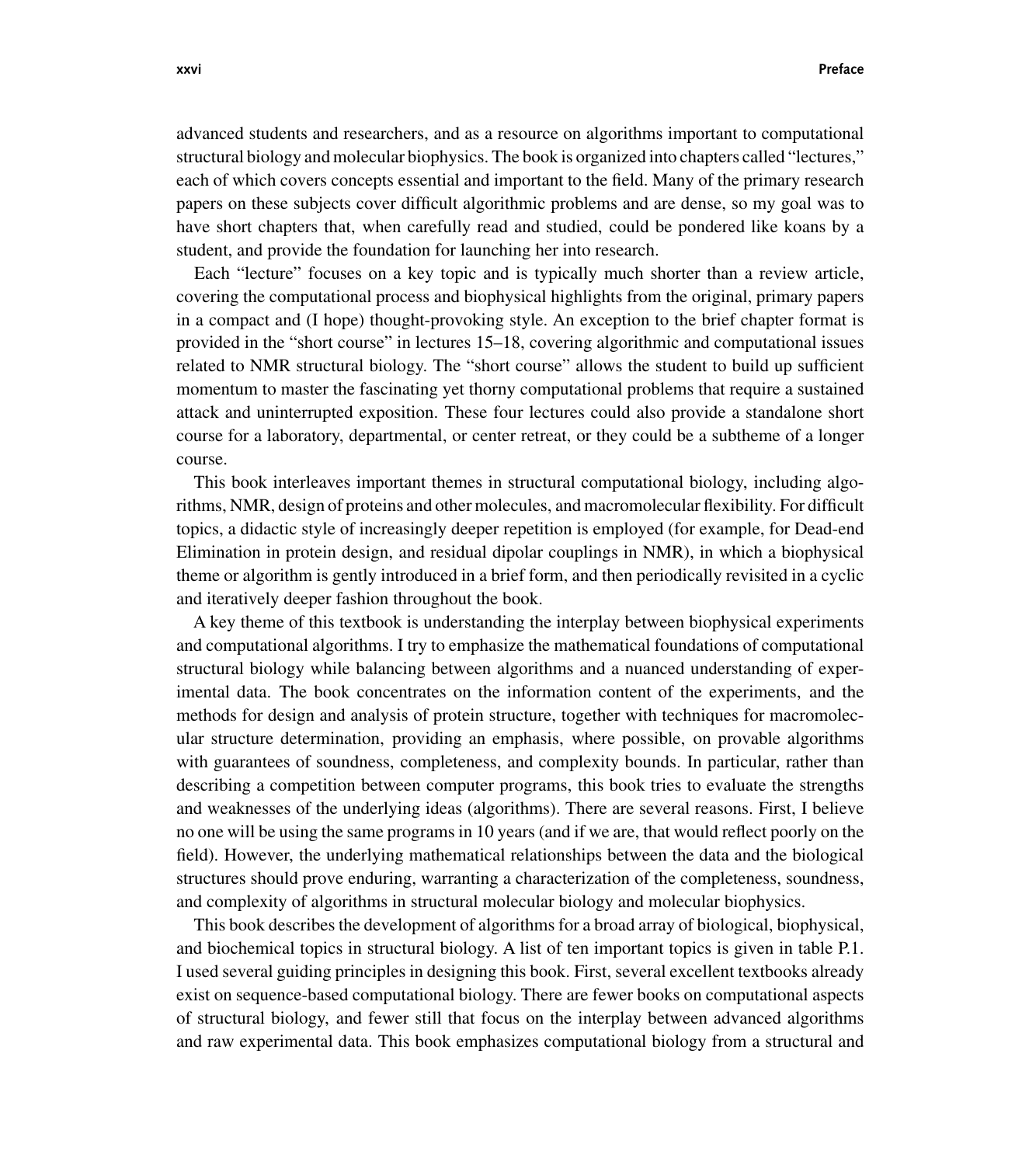**Preface xxvii**

biophysical point of view, and tries to place a greater emphasis on algorithms, especially provable algorithms, and the underlying mathematics. Three emerging areas are stressed because they are particularly fertile ground for research students: NMR methodology, design of proteins and other molecules, and the modeling of protein flexibility. Where possible, the focus is on combinatorially precise algorithms with provable properties. In particular, I have tried to convey the rich geometric and algebraic structure of the underlying algorithms.

**NMR and X-ray Crystallography** At the same time, the topics in this book are not exhaustive. They have been selected with the following intent. First, where possible, the algorithms should be nontrivial and therefore have the possibility to inspire computer scientists to work on algorithms for structural molecular biology. The exposition, however, should be at such a level that biochemistry students will be moved to learn about useful structural algorithms for their work. In order for the course to be feasible to complete within one year, I have made some choices about what to cover. Even though the majority of the protein and DNA structures in the protein data bank (PDB) have been determined by X-ray crystallography, this book gives more emphasis to algorithms for solution-state NMR. One reason is that, while both techniques are undergoing rapid technology development, NMR is currently less automated than crystallography and therefore there are probably more algorithmic opportunities for computational scientists to make their mark in developing new algorithms to process, analyze, and make inferences from the new biophysical experiments being developed, on a seemingly weekly basis, by NMR spin gymnasts. This having been said, some fascinating computational problems arising in experimental X-ray crystallography of proteins are discussed in chapters 40, 47, and 48, and, of course, the analysis and use (for example, in design, docking, and the modeling of protein flexibility) of these crystal structures are covered in chapters 9–12, 14, 20–30, 40, 41, 49, and 50.

**Design of Proteins, Peptides, and Small Molecules** The design of proteins in general and enzymes in particular represents one of the most important problems in biochemistry and synthetic biology. An example of the computational and experimental challenges in protein design is given at the beginning of this Preface. Similarly, design, identification, and discovery of small molecule inhibitors are of central biochemical and pharmacological importance. Therefore, many chapters of this book are devoted to the design of proteins, peptides, and small molecules: chapters 9–12, 25, 46, 45, 27, 28, 30, 41, 26, and 49.

**Protein Flexibility** In the early days of structural biology, it was an experimental challenge even to obtain a single structural model of a biological macromolecule such as a protein. Furthermore, computational techniques were limited both in terms of algorithmic sophistication and processor speed, and therefore could only deal with a single three-dimensional model. More recently, experimental techniques have yielded models of proteins that encompass some of the dynamics and mobility of proteins and nucleic acids in solution-state physiological conditions. These range from ensemble representations (sets of conformations) to more direct measurements of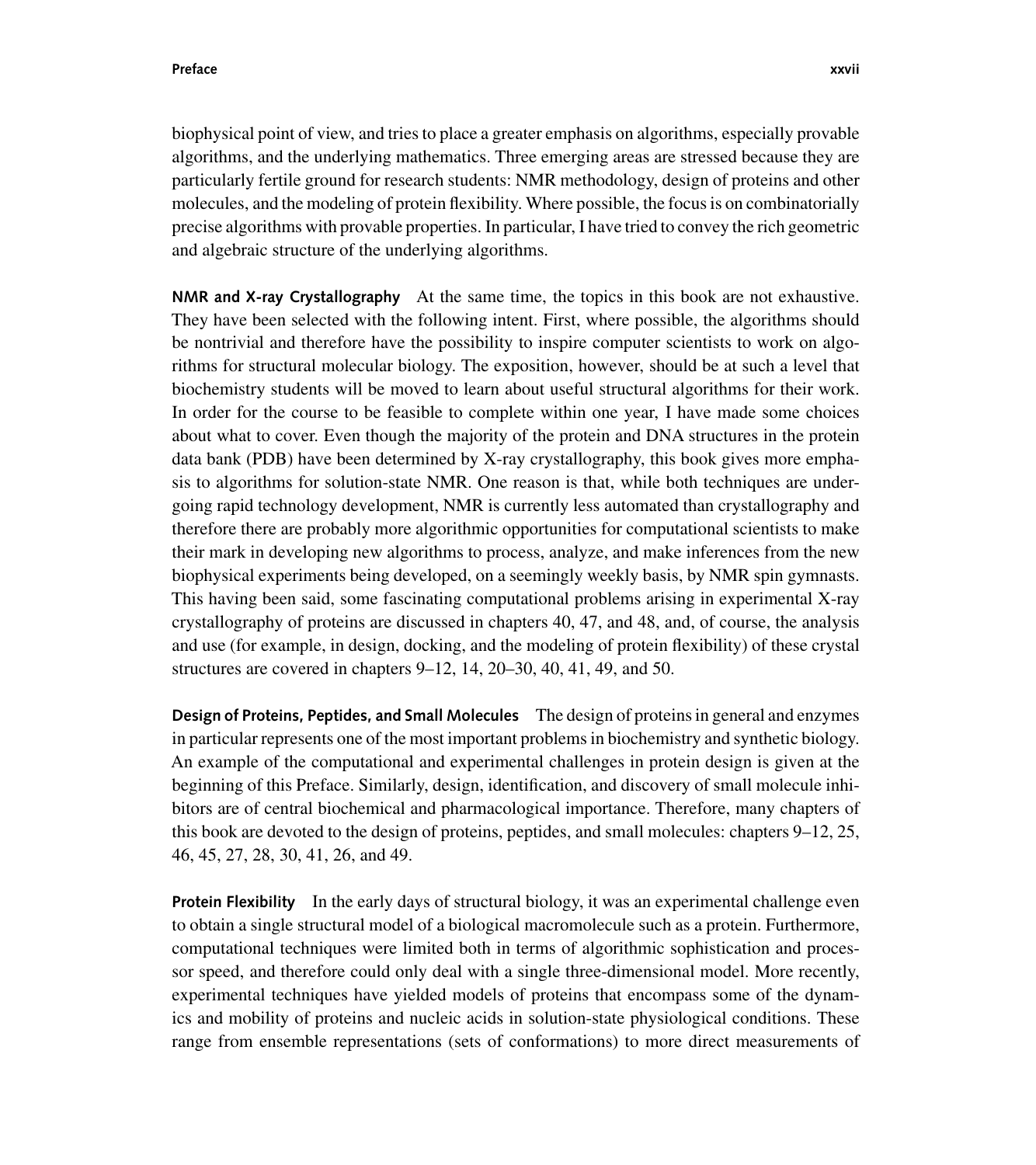mobility such as motion tensors (from NMR relaxation experiments or residual dipolar couplings). Moreover, computer processor speeds have increased dramatically, and massively parallel distributed cluster or cloud computations have become routine. Algorithms have improved in scope and sophistication, and now are beginning to handle some of the challenges of modeling macromolecular flexibility. Therefore, algorithms for modeling and computing with representations of protein flexibility are emphasized in this book, since they will be of increasing importance in the future of structural biology: chapters 5, 9–12, 20–26, 30, 41, 42, and 25.

**Protein:Ligand Binding** Biological macromolecules such as proteins do not exist in isolation. They move, flex, and dynamically bind to partner ligands. Enzymes must selectively bind to substrates and cofactors in order to perform their reaction chemistry. Protein:protein interactions are ubiquitous for cell signaling, regulation, transcription, and translation. Algorithms to predict the functional interactions of proteins with other molecules must be able to model the affinity of protein:ligand binding. These algorithms are developed and discussed in chapters 9, 10, 12, 23, 25–29, 40, 41, and 46.

**Stochastic and Heuristic Techniques** I do not explicitly cover in separate chapters the stochastic techniques of Monte Carlo, simulated annealing, Metropolis algorithms, or genetic algorithms. These techniques are well-treated in both other books and excellent reviews, and therefore they are discussed as an ingredient of certain lectures (e.g., 6, 9, 10, 11, 20, 22–26, 30, 31, 41, 43, 44, 45, and 49) rather than as the main course. This also fits well with our emphasis on provable algorithms, since these stochastic techniques are heuristic, typically admitting no provable guarantees. In previous reviews and textbooks, provable algorithms are less generously covered, and therefore they are given more attention in this book. Again, this choice is intentional, and is motivated to lure young computer scientists into the field.

**Protein Kinematics** On the other hand, there are some rigorous and well-developed areas that are mentioned only briefly in this book, because excellent textbooks and reviews of these techniques already exist. These areas include molecular dynamics simulations, geometric hashing, protein threading, and the Vereshchagin-Featherstone linear-time recursive Lagrangian dynamics algorithm. These four topics have also been successfully integrated into many best-practices algorithms. With regard to algorithms for kinematics, I take a middle way, and provide material on the interplay between geometry, algebra, and experimental restraints in defining protein kinematics (lectures 1, 2, 9, 15–18, 13, 20–24, and 30). This having been said, my book is not a general text on kinematics, a subject that is also well-represented by other authors. Finally, it must be mentioned that for many of the topics in this book there is a large literature that we do not cover. For example, an entire course could be taught on any one of the following subjects: normal mode analysis, protein loops, enzyme kinetics, Markov random fields, energy minimization, computational topology, protein design, singular value decomposition and its applications, and the structural bioinformatics of rotamer and small molecule libraries. Though each of these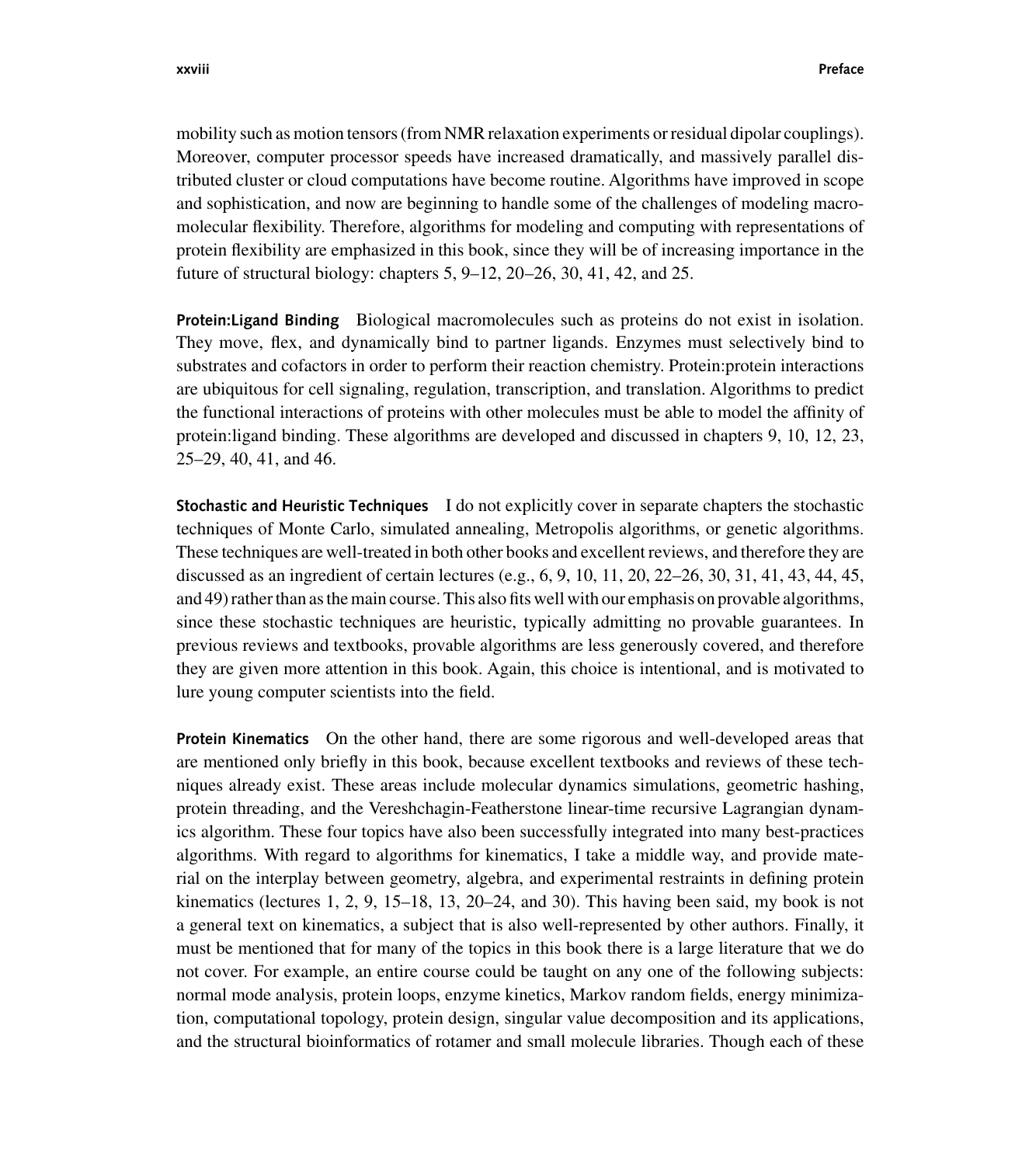**Preface xxix**

is discussed briefly, to fit within fifty chapters, I had to choose the material I thought was most accessible for my student audience. Consequently, a lot of thoughtful and significant papers are not mentioned. I hope that engaged students will pursue their interests further by doing a detailed search on Medline for the most recent papers complementing the brief chapters in this book.

**Background and Prerequisites** Students taking a course based on this book should have a background in algorithms (for example, an advanced undergraduate or early graduate course on algorithms) plus some exposure to the notions of NP-completeness. The latter may be waived for open-minded students with a mathematics or physics background, and what is sometimes called "mathematical sophistication." It is also helpful to have a background in basic biochemistry or to be taking a structural biochemistry course concurrently. For students in the life sciences, this textbook and a course based thereupon should be valuable if they have some background in computer science and are willing to read more. The book is organized as a year-long lecture course, to be taught in the order I provide. As a two-semester or two-quarter course, it allows time for presentations of student projects during the last two weeks of the second semester. It is recommended that student projects should consist of (a) choosing an algorithm covered in one of the lectures, (b) implementing it from scratch, and (c) trying it on real data obtainable from one of the data or structure repositories (e.g., PDB, BMRB, etc.). When I use this book in teaching, I have computer scientists, computational biologists, and biochemists in the class. Therefore, being somewhat relaxed about prerequisites is recommended to include different backgrounds and have a more lively discussion. For projects and assignments, it is useful to pair students with a "dry" (computational) background with those from a wet lab (experimental) background.

## **Courses of Different Lengths**

There are alternative paths through this book for a shorter, one-semester or one-quarter class. An excellent one-semester class would cover only lectures 1–5, 8, 9, 11, 12, 15–18, 20–23, 25, 31, 32, 37, 38, 45, 47, and 50. As mentioned earlier, a 3- to 4-day short course on NMR methodology could be taught stand alone based on lectures 15–18. Alternative paths through the book could emphasize different themes. One path for one semester would emphasize algorithmic and computational approaches in NMR structural biology and cover lectures 1–8, 13–18, 39, 29, 31, 33–35, and 43–45. Another route would emphasize design (especially protein design) covering lectures 9, 10, 11, 12, 25, 46, 45, 27, 28, 30, 41, 26, and 49, in that order.

Athird path would emphasize the general theme of protein flexibility, covering lectures 5, 9–12, 20–26, 30, 41, 42, and 25. Last, a running example is given, of particular biological systems, from the family of enzymes known as nonribosomal peptide synthetases (NRPS). The reason for this is fourfold. First, it is useful to have an example where particular residues, active sites, and substrates can be named and visualized. Second, although we envision all these algorithms as quite general, in practice most algorithms still have some interplay or dependence on the kind of systems they have been developed and demonstrated on. We have not achieved a complete